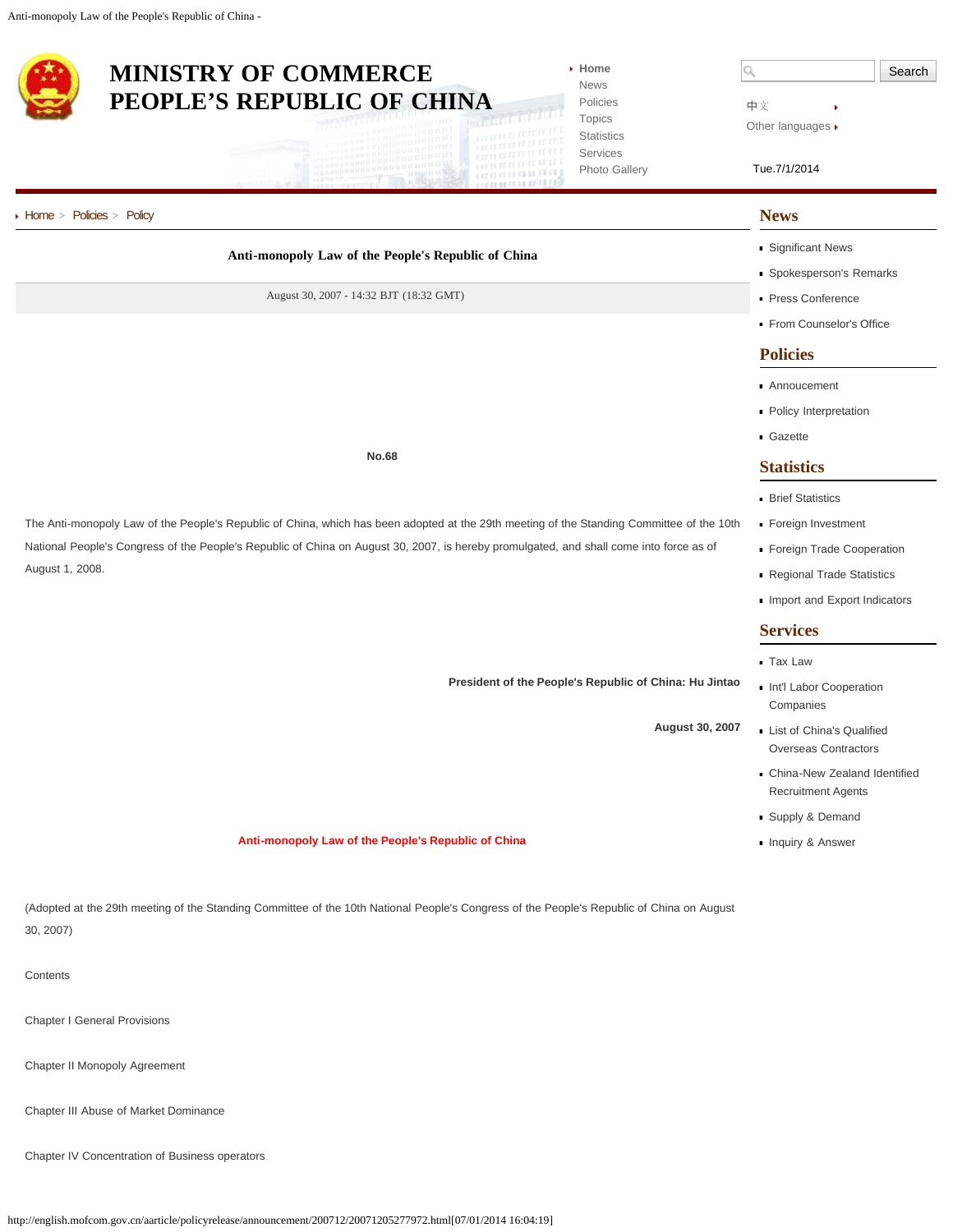Chapter V Abuse of Administrative Power to Eliminate or Restrict Competition

Chapter VI Investigation into the Suspicious Monopolistic Conducts

Chapter VII Legal Liabilities

Chapter VIII Supplementary Provisions

# **Chapter I General Provisions**

**Article 1** This Law is enacted for the purpose of preventing and restraining monopolistic conducts, protecting fair competition in the market, enhancing economic efficiency, safeguarding the interests of consumers and social public interest, promoting the healthy development of the socialist market economy.

**Article 2** This Law shall be applicable to monopolistic conducts in economic activities within the People's Republic of China.

This Law shall apply to the conducts outside the territory of the People's Republic of China if they eliminate or have restrictive effect on competition on the domestic market of the PRC.

**Article 3**For the purposes of this Law, "monopolistic conducts" are defined as the following:

(1) monopolistic agreements among business operators;

(2) abuse of dominant market positions by business operators; and

(3) concentration of business operators that eliminates or restricts competition or might be eliminating or restricting competition.

**Article 4**The State constitutes and carries out competition rules which accord with the socialist market economy, perfects macro-control, and advances a unified, open, competitive and orderly market system.

**Article 5** Business operators may, through fair competition, voluntary alliance concentrate themselves according to law, expand the scope of business operations, and enhance competitiveness.

**Article 6**Any business with a dominant position may not abuse that dominant position to eliminate, or restrict competition.

**Article 7**With respect to the industries controlled by the State-owned economy and concerning the lifeline of national economy and national security or the industries implementing exclusive operation and sales according to law, the state protects the lawful business operations conducted by the business operators therein. The state also lawfully regulates and controls their business operations and the prices of their commodities and services so as to safeguard the interests of consumers and promote technical progresses.

The business operators as mentioned above shall lawfully operate, be honest and faithful, be strictly self-disciplined, accept social supervision, shall not damage the interests of consumers by virtue of their dominant or exclusive positions.

**Article 8** No administrative organ or organization empowered by a law or administrative regulation to administer public affairs may abuse its administrative powers to eliminate or restrict competition.

http://english.mofcom.gov.cn/aarticle/policyrelease/announcement/200712/20071205277972.html[07/01/2014 16:04:19]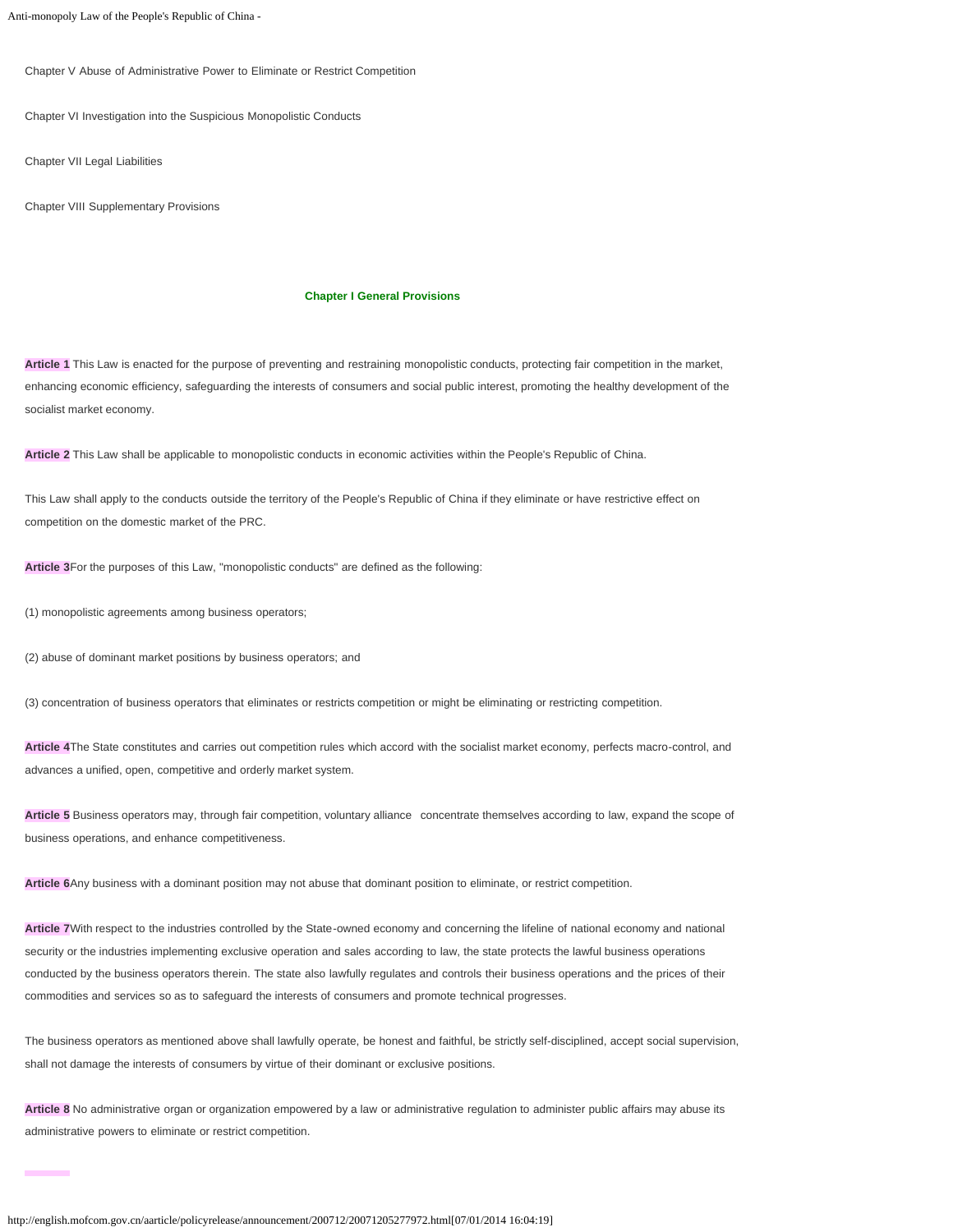**Article 9**The State Council shall establish the Anti-monopoly Commission, which is in charge of organizing, coordinating, guiding antimonopoly work, performs the following functions:

(1) studying and drafting related competition policies;

(2) organizing the investigation and assessment of overall competition situations in the market, and issuing assessment reports;

(3) constituting and issuing anti-monopoly guidelines;

(4) coordinating anti-monopoly administrative law enforcement; and

(5) other functions as assigned by the State Council.

The State Council shall stipulate composition and working rules of the Anti-monopoly Commission.

**Article 10**The anti-monopoly authority designated by the State Council (hereinafter referred to as the Anti-monopoly Authority under the State Council) shall be in charge of anti-monopoly law enforcement in accordance with this Law.

The Anti-monopoly Authority under the State Council) may, when needed, authorize the corresponding authorities in the people's governments of the provinces, autonomous regions and municipalities directly under the Central Government to take charge of anti-monopoly law enforcement in accordance with this Law.

**Article 11** A trade association shall intensify industrial self-discipline, guide business operators to lawfully compete, safeguard the competition order in the market.

**Article 12** For the purposes of this Law,

"business operator" refers to a natural person, legal person, or any other organization that is in the engagement of commodities production or operation or service provision, and

"relevant market" refers to the commodity scope or territorial scope within which the business operators compete against each other during a certain period of time for specific commodities or services (hereinafter generally referred to as "commodities").

### **Chapter II Monopoly Agreement**

**Article 13** Any of the following monopoly agreements among the competing business operators shall be prohibited:

(1) fixing or changing prices of commodities;

(2) limiting the output or sales of commodities;

(3) dividing the sales market or the raw material procurement market;

(4) restricting the purchase of new technology or new facilities or the development of new technology or new products;

(5) making boycott transactions; or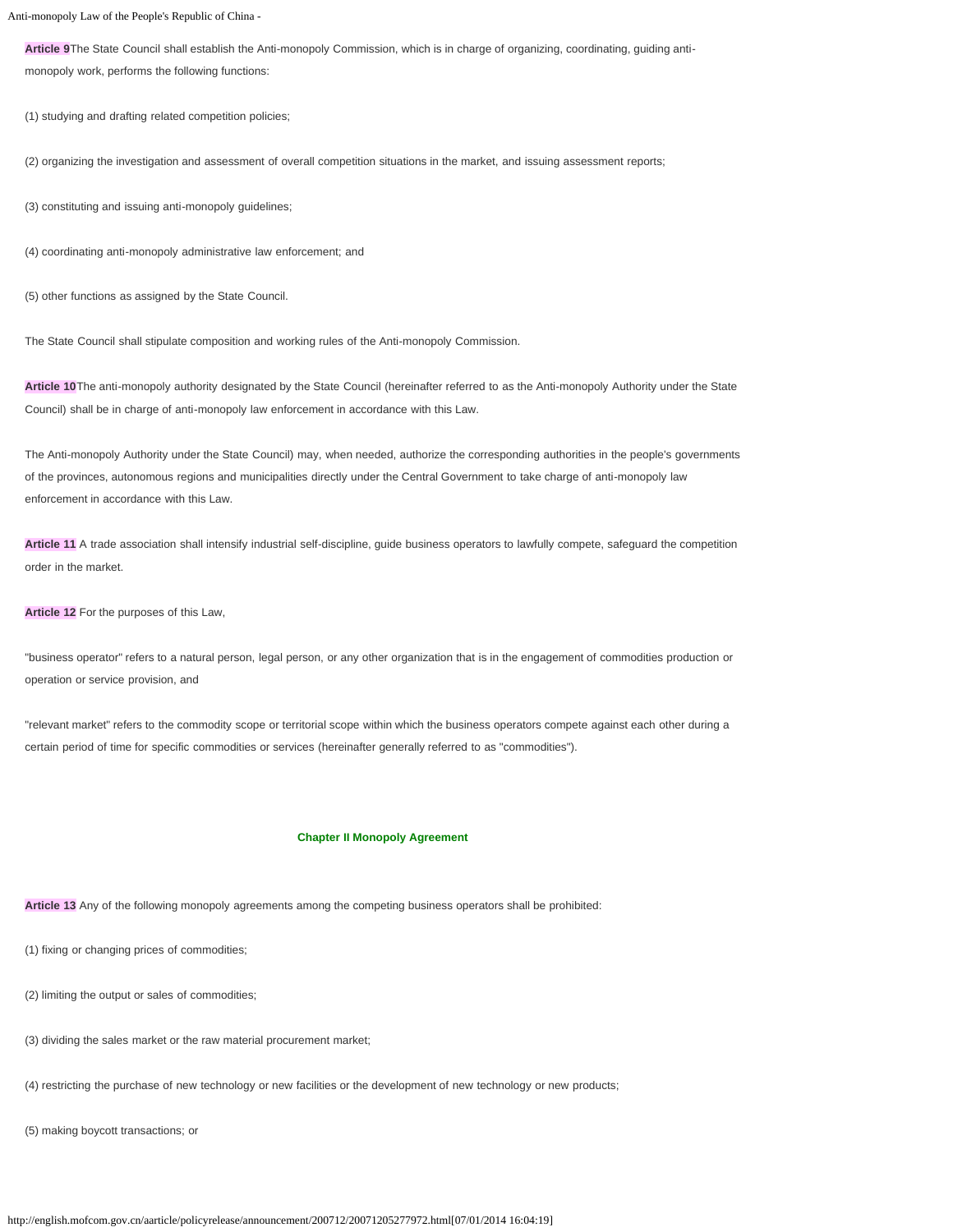(6) other monopoly agreements as determined by the Anti-monopoly Authority under the State Council.

For the purposes of this Law, "monopoly agreements" refer to agreements, decisions or other concerted actions which eliminate or restrict competition.

**Article 14** Any of the following agreements among business operators and their trading parties are prohibited:

(1) fixing the price of commodities for resale to a third party;

(2) restricting the minimum price of commodities for resale to a third party; or

(3) other monopoly agreements as determined by the Anti-monopoly Authority under the State Council.

**Article 15** An agreement among business operators shall be exempted from application of articles 13 and 14 if it can be proven to be in any of the following circumstances:

(1) for the purpose of improving technologies, researching and developing new products;

(2) for the purpose of upgrading product quality, reducing cost, improving efficiency, unifying product specifications or standards, or carrying out professional labor division;

(3) for the purpose of enhancing operational efficiency and reinforcing the competitiveness of small and medium-sized business operators;

(4) for the purpose of achieving public interests such as conserving energy, protecting the environment and relieving the victims of a disaster and so on;

(5) for the purpose of mitigating serious decrease in sales volume or obviously excessive production during economic recessions;

(6) for the purpose of safeguarding the justifiable interests in the foreign trade or foreign economic cooperation; or

(7) other circumstances as stipulated by laws and the State Council.

Where a monopoly agreement is in any of the circumstances stipulated in Items 1 through 5 and is exempt from Articles 13 and 14 of this Law, the business operators must additionally prove that the agreement can enable consumers to share the interests derived from the agreement, and will not severely restrict the competition in relevant market.

**Article 16** Any trade association may not organize the business operators in its own industry to implement the monopolistic conduct as prohibited by this Chapter.

## **Chapter III Abuse of Market Dominance**

**Article 17** A business operator with a dominant market position shall not abuse its dominant market position to conduct following acts:

(1) selling commodities at unfairly high prices or buying commodities at unfairly low prices;

(2) selling products at prices below cost without any justifiable cause;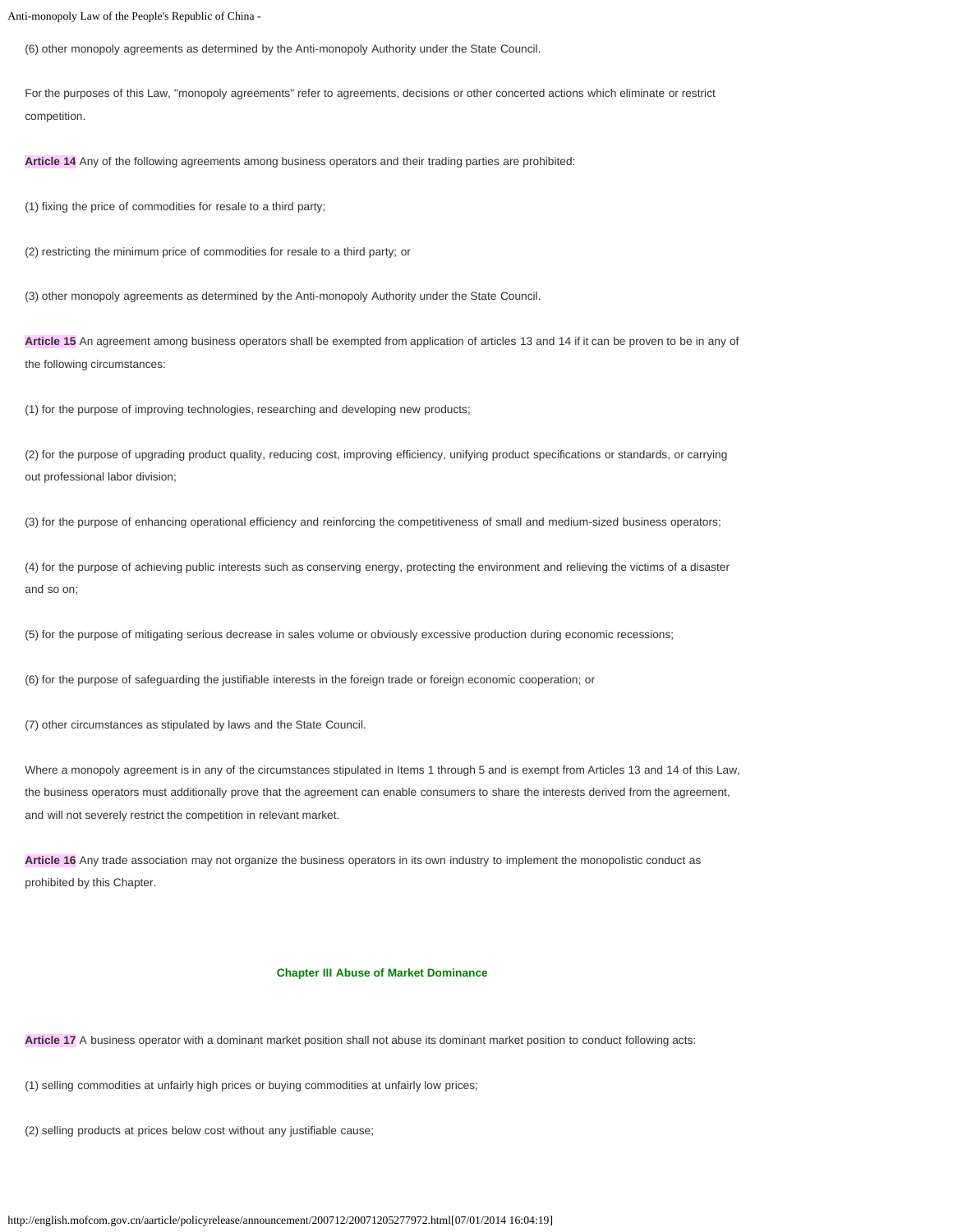(3) refusing to trade with a trading party without any justifiable cause;

(4) requiring a trading party to trade exclusively with itself or trade exclusively with a designated business operator(s) without any justifiable cause;

(5) tying products or imposing unreasonable trading conditions at the time of trading without any justifiable cause;

(6) applying dissimilar prices or other transaction terms to counterparties with equal standing;

(7) other conducts determined as abuse of a dominant position by the Anti-monopoly Authority under the State Council

For the purposes of this Law, "dominant market position" refers to a market position held by a business operator having the capacity to control the price, quantity or other trading conditions of commodities in relevant market, or to hinder or affect any other business operator to enter the relevant market.

**Article 18** The dominant market status shall be determined according to the following factors:

(1) the market share of a business operator in relevant market, and the competition situation of the relevant market;

(2) the capacity of a business operator to control the sales markets or the raw material procurement market;

(3) the financial and technical conditions of the business operator;

(4) the degree of dependence of other business operators upon of the business operator in transactions;

(5) the degree of difficulty for other business operators to enter the relevant market; and

(6) other factors related to determine a dominant market position of the said business operator.

**Article 19** Where a business operator is under any of the following circumstances, it may be assumed to be have a dominant market position:

(1) the relevant market share of a business operator accounts for1/2 or above in the relevant market;

(2) the joint relevant market share of two business operators accounts for 2/3 or above; or

(3) the joint relevant market share of three business operators accounts for 3/4 or above.

A business operator with a market share of less than 1/10 shall not be presumed as having a dominant market position even if they fall within the scope of second or third item.

Where a business operator who has been presumed to have a dominant market position can otherwise prove that they do not have a dominant market, it shall not be determined as having a dominant market position.

### **Chapter IV Concentration of Business operators**

**Article 20**A concentration refers to the following circumstances: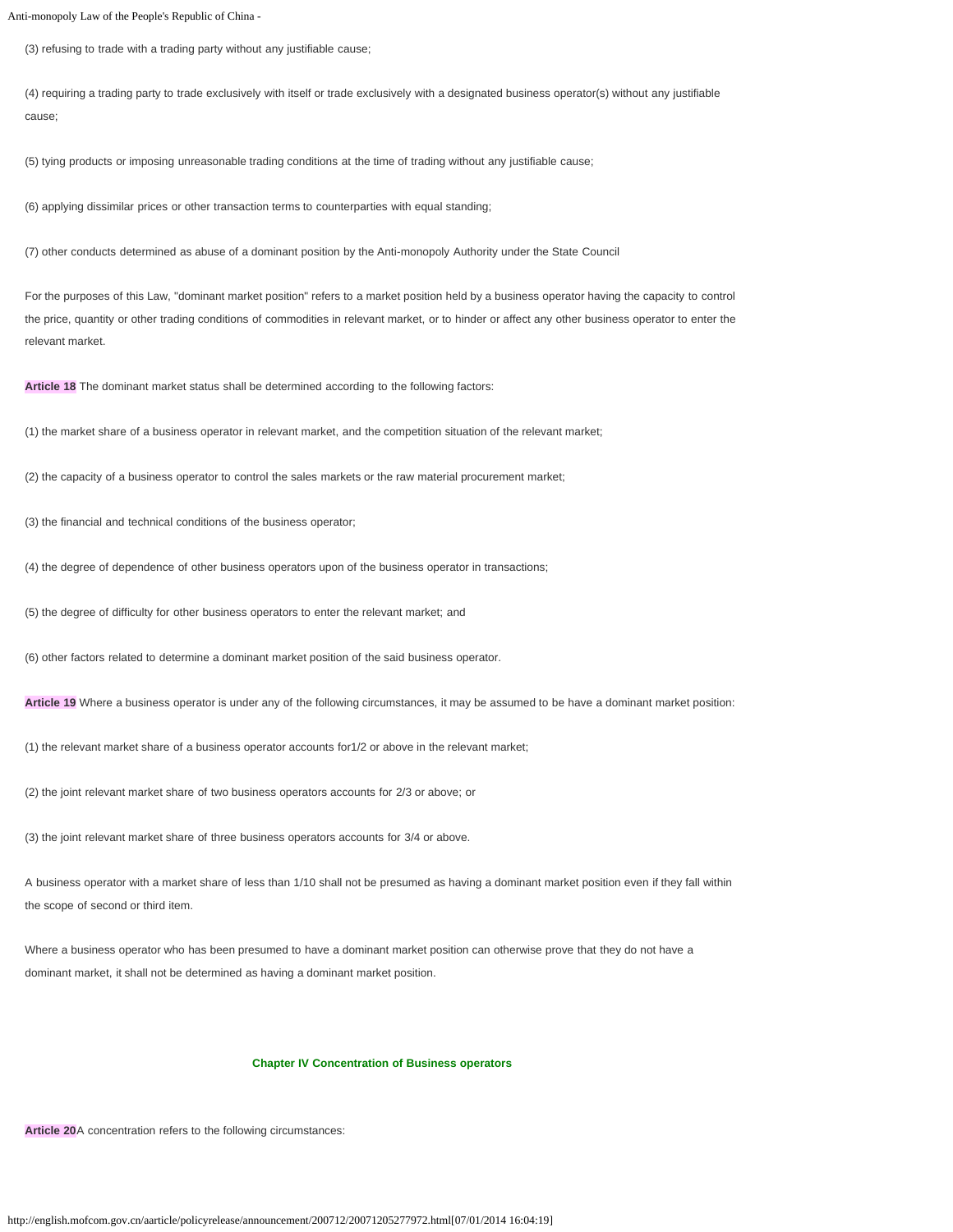(1) the merger of business operators;

(2) acquiring control over other business operators by virtue of acquiring their equities or assets; or

(3) acquiring control over other business operators or possibility of exercising decisive influence on other business operators by virtue of contact or any other means.

**Article 21** Where a concentration reaches the threshold of declaration stipulated by the State Council, a declaration must be lodged in advance with the Anti-monopoly Authority under the State Council, or otherwise the concentration shall not be implemented.

**Article 22** Where a concentration is under any of the following circumstances, it may not be declared to the Anti-monopoly Authority under the State Council:

(1) one business operator who is a party to the concentration has the power to exercise more than half the voting rights of every other business operator, whether of the equity or the assets; or

(2) one business operator who is not a party to the concentration has the power to exercise more than half the voting rights of every business operator concerned, whether of the equity or the assets.

**Article 23** A business operator shall, when lodge a concentration declaration with the Anti-monopoly Authority under the State Council, submit the following documents and materials:

(1) a declaration paper;

(2) explanations on the effect of the concentration on the relevant market competition;

(3) the agreement of concentration;

(4) the financial reports and accounting reports of the proceeding accounting year of the business operator; and

(5) other documents and materials as stipulated by the Anti-monopoly Authority under the State Council.

Such items shall be embodied in the declaration paper as the name, domicile and business scopes of the business operators involved in the concentration as well as the date of the scheduled concentration and other items as stipulated by the Anti-monopoly Authority under the State Council.

**Article 24** Where the documents or materials submitted by a business operator are incomplete, it shall submit the rest of the documents and materials within the time limit stipulated by the Anti-monopoly Authority under the State Council; otherwise, the declaration shall be deemed as not filed.

**Article 25** The Anti-monopoly Authority under the State Council shall conduct a preliminary review of the declared concentration of business operators, make a decision whether to conduct further review and notify the business operators in written form within 30 days upon receipt of the documents and materials submitted by the business operators pursuant to Article 23 of this Law. Before such a decision made by the Antimonopoly Authority under the State Council, the concentration may be not implemented.

Where the Anti-monopoly Authority under the State Council decides not to conduct further review or fails to make a decision at expiry of the stipulated period, the concentration may be implemented.

**Article 26** Where the Anti-monopoly Authority under the State Council decides to conduct further review, they shall, within 90 days from the date of decision, complete the review, make a decision on whether to prohibit the concentration, and notify the business operators concerned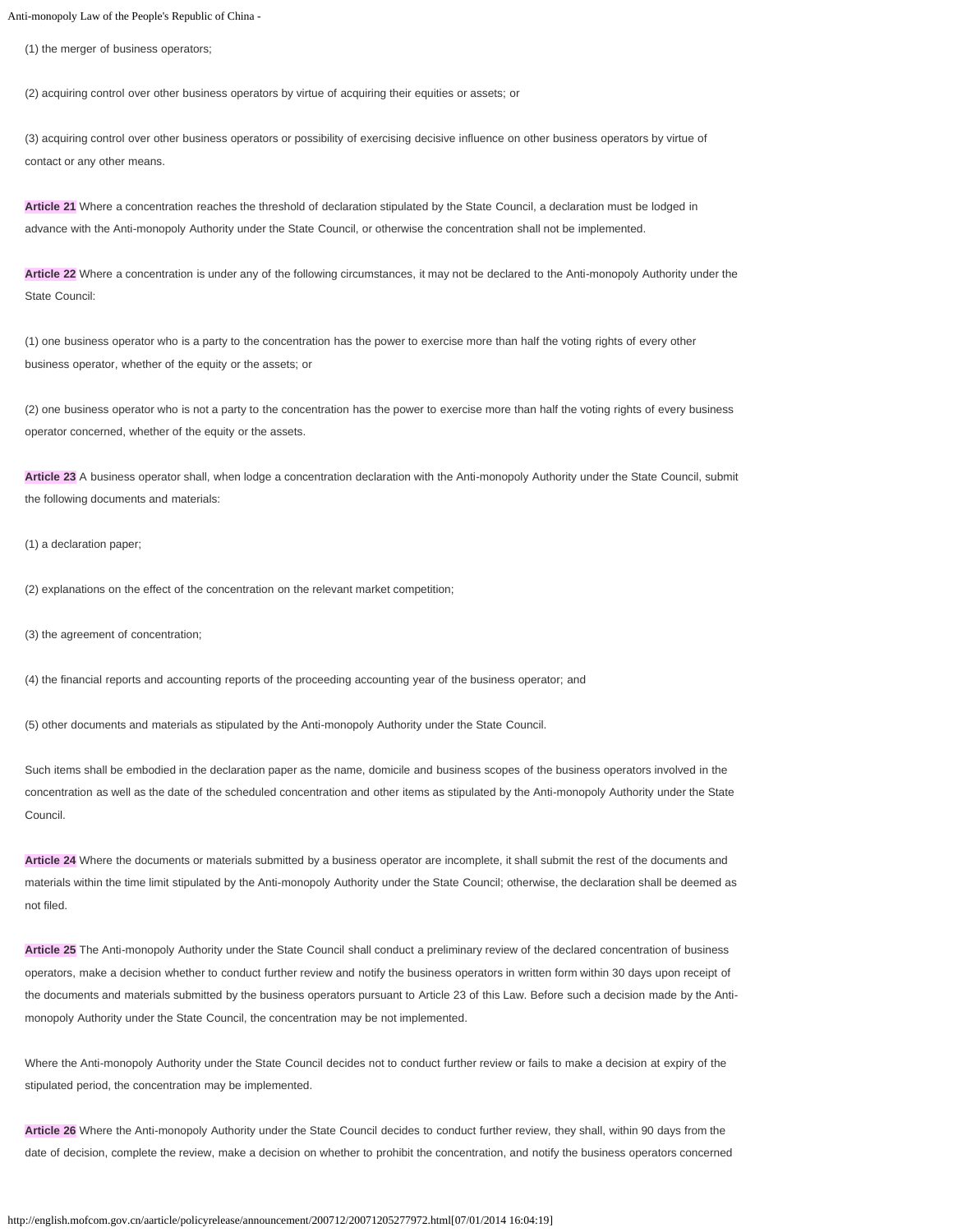of the decision in written form. A decision of prohibition shall be attached with reasons therefor. Within the review period the concentration may not be implemented.

Under any of the following circumstances, the Anti-monopoly Authority under the State Council may notify the business operators in written form that the time limit as stipulated in the preceding paragraph may be extended to no more than 60 days:

(1) the business operators concerned agree to extend the time limit;

(2) the documents or materials submitted are inaccurate and need further verification;

(3) things have significantly changed after declaration.

If the Anti-monopoly Authority under the State Council fails to make a decision at expiry of the period, the concentration may be implemented.

**Article 27** In the case of the examination on the concentration of business operators, it shall consider the relevant elements as follows:

(1) the market share of the business operators involved in the relevant market and the controlling power thereof over that market,

(2) the degree of market concentration in the relevant market,

(3) the influence of the concentration of business operators on the market access and technological progress,

(4) the influence of the concentration of business operators on the consumers and other business operators,

(5) the influence of the concentration of business operators on the national economic development, and

(6) other elements that may have an effect on the market competition and shall be taken into account as regarded by the Anti-monopoly Authority under the State Council.

**Article 28**Where a concentration has or may have effect of eliminating or restricting competition, the Anti-monopoly Authority under the State Council shall make a decision to prohibit the concentration. However, if the business operators concerned can prove that the concentration will bring more positive impact than negative impact on competition, or the concentration is pursuant to public interests, the Anti-monopoly Authority under the State Council may decide not to prohibit the concentration.

**Article 29** Where the concentration is not prohibited, the Anti-monopoly Authority under the State Council may decide to attach restrictive conditions for reducing the negative impact of such concentration on competition.

**Article 30** Where the Anti-monopoly Authority under the State Council decides to prohibit a concentration or attaches restrictive conditions on concentration, it shall publicize such decisions to the general public in a timely manner.

**Article 31** Where a foreign investor merges and acquires a domestic enterprise or participate in concentration by other means, if state security is involved, besides the examination on the concentration in accordance with this Law, the examination on national security shall also be conducted in accordance with the relevant State provisions.

## **Chapter V Abuse of Administrative Power to Eliminate or Restrict Competition**

**Article 32** Any administrative organ or organization empowered by a law or administrative regulation to administer public affairs may not abuse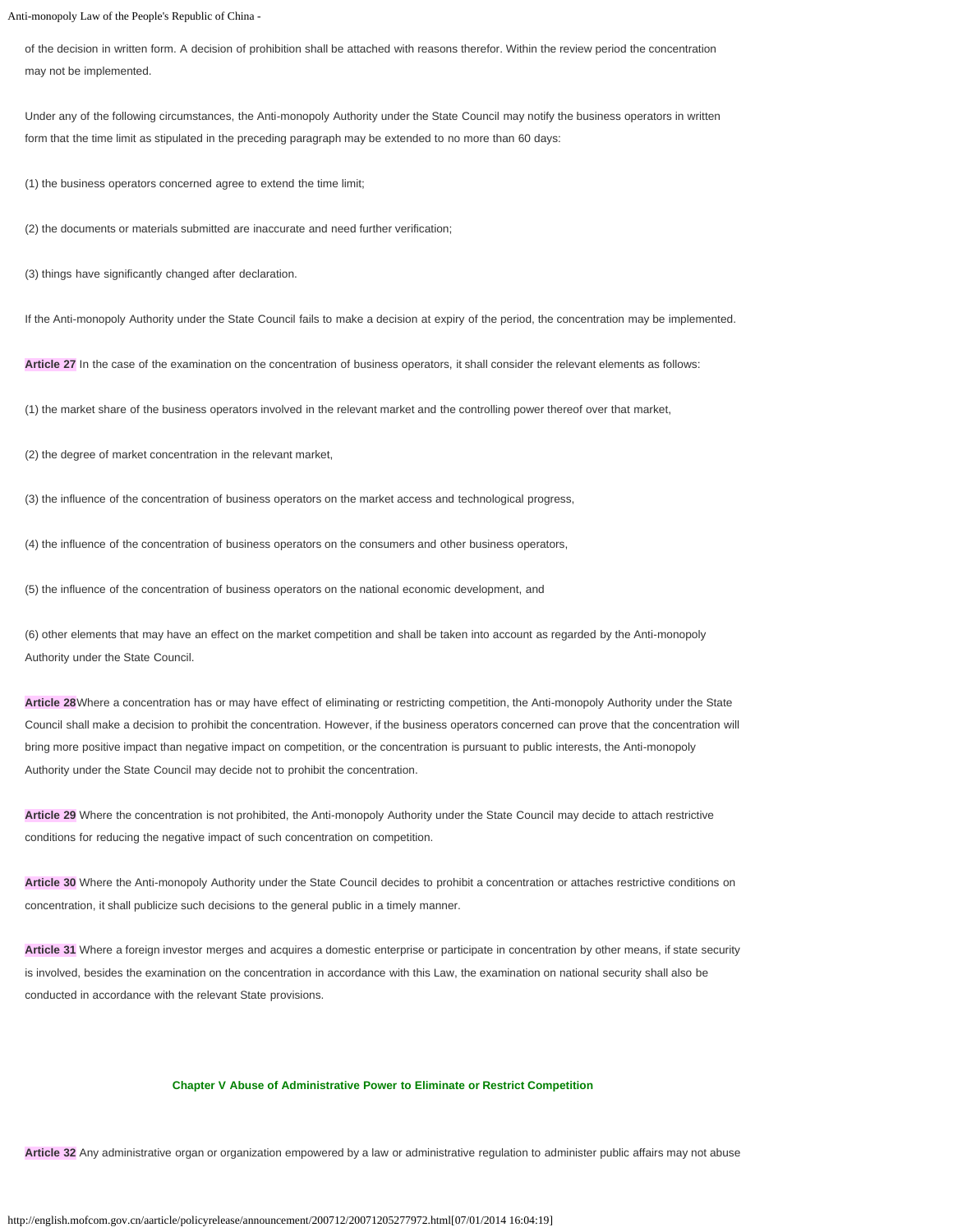its administrative power, restrict or restrict in a disguised form entities and individuals to operate, purchase or use the commodities provided by business operators designated by it.

**Article 33** Any administrative organ or organization empowered by a law or an administrative regulation to administer public affairs may not have any of the following conducts by abusing its administrative power to block free circulation of commodities between regions:

(1) imposing discriminative charge items, discriminative charge standards or discriminative prices upon commodities from outside the locality,

(2) imposing such technical requirements and inspection standards upon commodities from outside the locality as different from those upon local commodities of the same classification, or taking such discriminative technical measures as repeated inspections or repeated certifications to commodities from outside the locality, so as to restrict them to enter local market,

(3) exerting administrative licensing specially on commodities from outside the locality so as to restrict them to enter local market,

(4) setting barriers or taking other measures so as to hamper commodities from outside the locality from entering the local market or local commodities from moving outside the local region, or

(5) other conducts for the purpose of hampering commodities from free circulation between regions.

Article 34 Any administrative organ or organization empowered by a law or administrative regulation to administer public affairs may not abuse its administrative power to reject or restrict business operators from outside the locality to participate in local tendering and bidding activities by such means as imposing discriminative qualification requirements or assessment standards or releasing information in an unlawful manner.

**Article 35** Any administrative organ or organization empowered by a law or administrative regulation to administer public affairs may not abuse its administrative power to reject or restrict business operators from outside the locality to invest or set up branches in the locality by imposing unequal treatment thereupon compared to that upon local business operators.

Article 36 Any administrative organ or organization empowered by a law or administrative regulation to administer public affairs may not abuse its administrative power to force business operators to engage in the monopolistic conducts as prescribed in this Law.

**Article 37** Any administrative organ may not abuse its administrative power to set down such provisions in respect of eliminating or restricting competition.

### **Chapter VI Investigation into the Suspicious Monopolistic Conducts**

**Article 38** The anti-monopoly authority shall make investigations into suspicious monopolistic conducts in accordance with law.

Any entity or individual may report suspicious monopolistic conducts to the anti-monopoly authority. The anti-monopoly authority shall keep the informer confidential.

Where an informer makes the reporting in written form and provides relevant facts and evidences, the anti-monopoly authority shall make necessary investigation.

**Article 39**The anti-monopoly authority may take any of the following measures in investigating suspicious monopolistic conducts:

(1) conducting the inspection by getting into the business premises of business operators under investigation or by getting into any other relevant place,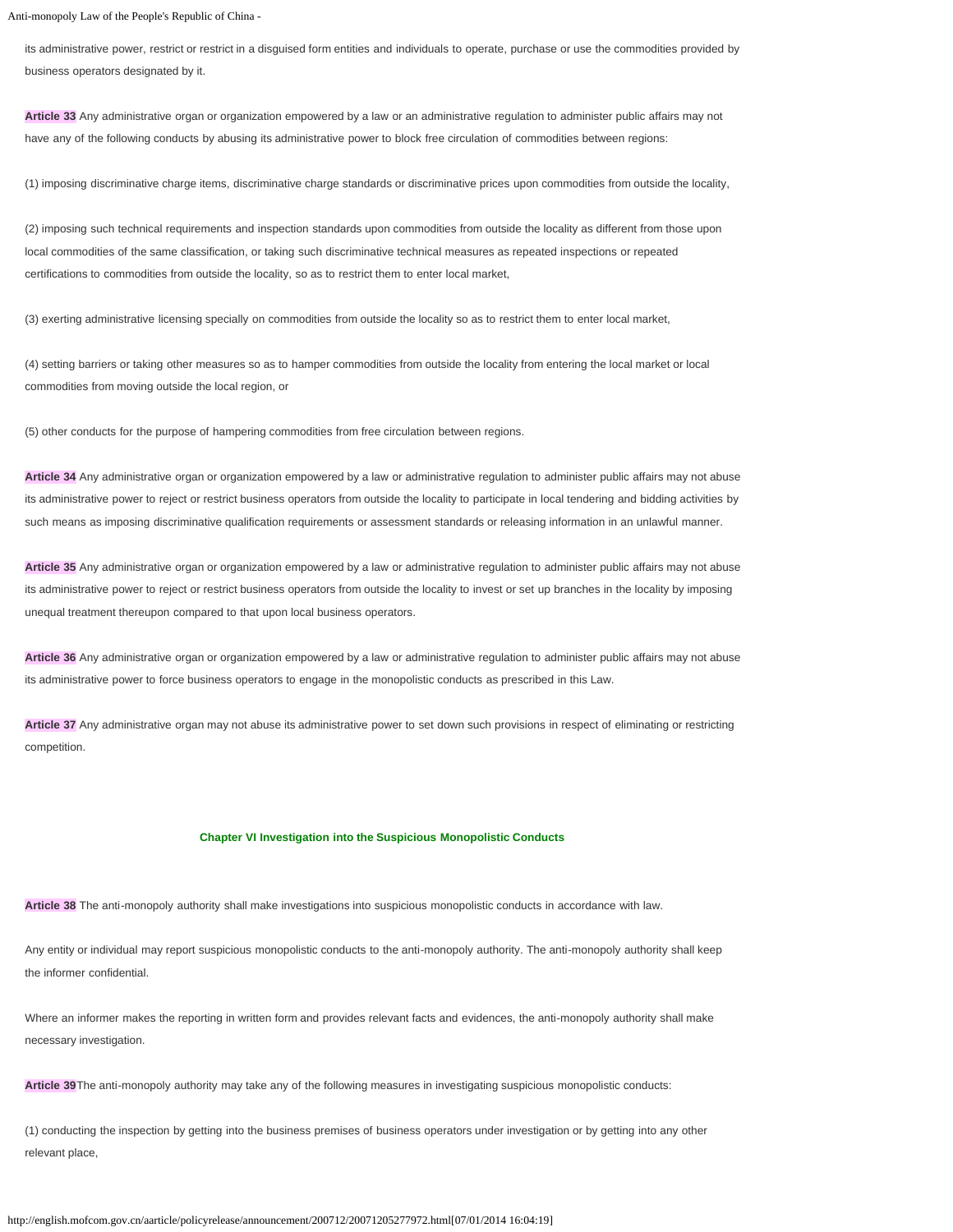(2) inquiring of the business operators under investigation, interested parties, or other relevant entities or individuals, and requiring them to explain the relevant conditions,

(3) consulting and duplicating the relevant documents, agreements, account books, business correspondences and electronic data, etc. of the business operators under investigation, interested parties and other relevant entities or individuals,

(4) seizing and detaining relevant evidence, and

(5) inquiring about the business operators' bank accounts under investigation.

Before the measures as prescribed in the preceding paragraph are approved, a written report shall be submitted to the chief person(s)-incharge of the anti-monopoly authority.

**Article 40** When inspecting suspicious monopolistic conducts, there shall be at least two law enforcers, and they shall show their law enforcement certificates.

When inquiring about and investigating suspicious monopolistic conducts, law enforcers shall make notes thereon, which shall bear the signatures of the persons under inquiry or investigation.

**Article 41** The anti-monopoly authority and functionaries thereof shall be obliged to keep confidential the trade secrets they have access to during the course of the law enforcement.

**Article 42** Business operators, interested parties and other relevant entities and individuals under investigation shall show cooperation with the anti-monopoly authority in performing its functions, and may not reject or hamper the investigation by the anti-monopoly authority.

**Article 43** Business operators, interested parties under investigation have the right to voice their opinions. The anti-monopoly authority shall verify the facts, reasons and evidences provided by the business operators, interested parties under investigation.

**Article 44** Where the anti-monopoly authority deems that a monopolistic conduct is constituted after investigating and verifying a suspicious monopolistic conduct, it shall make a decision on how to deal with the monopolistic conduct, and publicize it.

**Article 45** As regards a suspicious monopolistic conduct that the anti-monopoly authority is investigating, if the business operators under investigation promise to eliminate the impact of the conduct by taking specific measures within the time limit prescribed by the anti-monopoly authority, the anti-monopoly authority may decide to suspend the investigation. The decision on suspending the investigation shall specify the specific measures as promised by the business operators under investigation.

Where the anti-monopoly authority decides to suspend the investigation, it shall supervise the implementation of the promise by the relevant business operators. If the business operators keep their promise, the anti-monopoly authority may decide to terminate the investigation.

However, the anti-monopoly authority shall resume the investigation, where

(1) the business operators fail to implement the promise,

(2) significant changes have taken place to the facts based on which the decision on suspending the investigation was made; or

(3) the decision on suspending the investigation was made based on incomplete or inaccurate information provided by the business operators.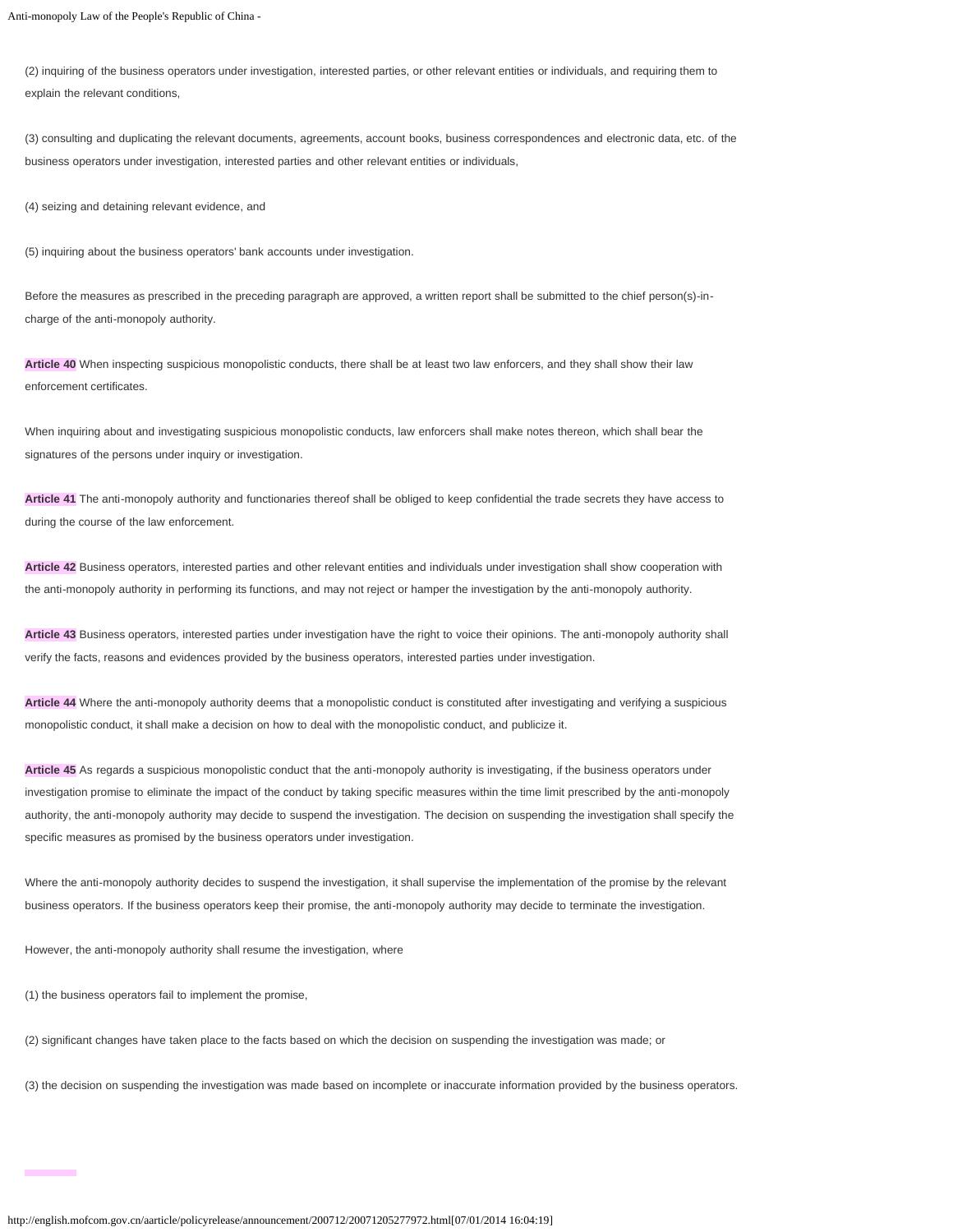**Article 46** Where business operators reach an monopoly agreement and perform it in violation of this Law, the anti-monopoly authority shall order them to cease doing so, and shall confiscate the illegal gains and impose a fine of 1% up to 10% of the sales revenue in the previous year. Where the reached monopoly agreement has not been performed, a fine of less than 500,000 yuan shall be imposed.

Where any business operator voluntarily reports the conditions on reaching the monopoly agreement and provides important evidences to the anti-monopoly authority, it may be imposed a mitigated punishment or exemption from punishment as the case may be.

Where a quild help the achievement of a monopoly age8ment by business operators in its own industry in violation of this Law, a fine of less than 500,000 yuan shall be imposed thereupon by the anti-monopoly authority; in case of serious circumstances, the social group registration authority may deregister the guild.

**Article 47** Where any business operator abuses its dominant market status in violation of this Law, it shall be ordered to cease doing so. The anti-monopoly authority shall confiscate its illegal gains and impose thereupon a fine of 1% up to 10% of the sales revenue in the previous year.

**Article 48** Where any business operator implements concentration in violation of this Law, the anti-monopoly authority shall order it to cease doing so, to dispose of shares or assets, transfer the business or take other necessary measures to restore the market situation before the concentration within a time limit, and may impose a fine of less than 500,000 yuan.

**Article 49**The specific amount of the fines as prescribed in Articles 46 through 48 shall be determined in consideration of such factors as the nature, extent and duration of the violations.

**Article 50** Where any loss was caused by a business operator's monopolistic conducts to other entities and individuals, the business operator shall assume the civil liabilities.

**Article 51** Where any administrative organ or an organization empowered by a law or administrative regulation to administer public affairs abuses its administrative power to eliminate or restrict competition, the superior authority thereof shall order it to make correction and impose punishments on the directly liable person(s)-in-charge and other directly liable persons. The anti-monopoly authority may put forward suggestions on handling according to law to the relevant superior authority.

Where it is otherwise provided in a law or administrative regulation for the handling the organization empowered by a law or administrative regulation to administer public affairs who abuses its administrative power to eliminate or restrict competition, such provisions shall prevail.

**Article 52** As regards the inspection and investigation by the anti-monopoly authority, if business operators refuse to provide related materials and information, provide fraudulent materials or information, conceal, destroy or remove evidence, or refuse or obstruct investigation in other ways, the anti-monopoly authority shall order them to make rectification, impose a fine of less than 20,000 yuan on individuals, and a fine of less than 200,000 yuan on entities; and in case of serious circumstances, the anti-monopoly authority may impose a fine of 20,000 yuan up to 100,000 yuan on individuals, and a fine of 200,000 yuan up to one million yuan on entities; where a crime is constituted, the relevant business operators shall assume criminal liabilities.

**Article 53** Where any party concerned objects to the decision made by the anti-monopoly authority in accordance with Articles 28 and 29 of this Law, it may first apply for an administrative reconsideration; if it objects to the reconsideration decision, it may lodge an administrative lawsuit in accordance with law.

Where any party concerned is dissatisfied with any decision made by the anti-monopoly authority other than the decisions prescribed in the preceding paragraph, it may lodge an application for administrative reconsideration or initiate an administrative lawsuit in accordance with law.

**Article 54** Where any functionary of the anti-monopoly authority abuses his/her power, neglects his/her duty, seeks private benefits, or discloses trade secrets he/she has access to during the process of law enforcement, and a crime is constituted, he/she shall be subject to the criminal liability; where no crime is constituted, he/she shall be imposed upon a disciplinary sanction.